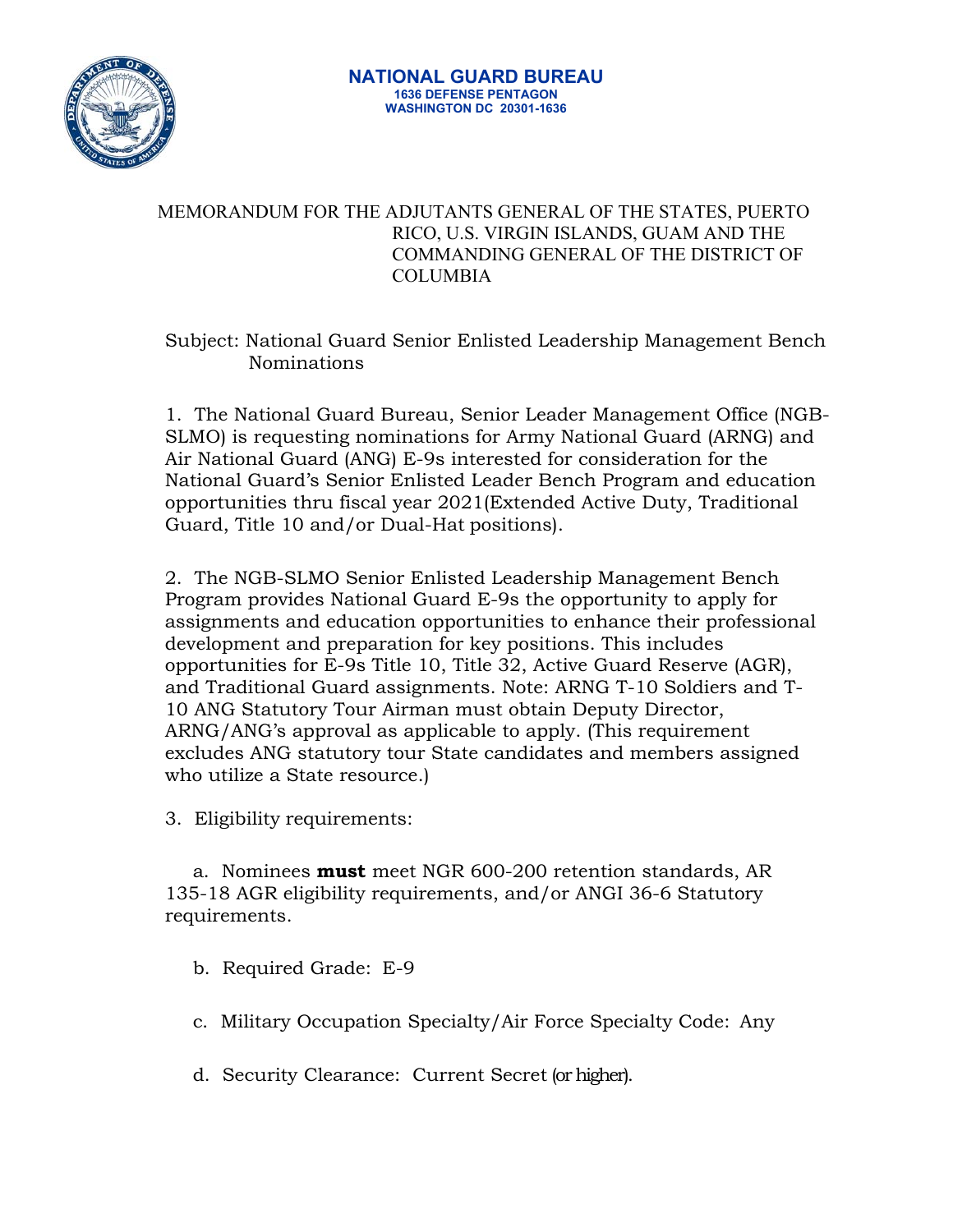e. Assignments: Nominees must able to meet announcement qualification criteria and position description to serve worldwide.

4. Nominees must be willing and capable of entering a short notice assignment and may be expected to perform up to three years in an assignment as mission requires. Following the Bench Program selection process, a memorandum will be distributed from NGB-SLMO to each Adjutants General/Commanding General (TAG/CG) announcing the results.

5. All nominees applying for the Bench Program must submit a complete package as listed below. Nominees must indicate on the Assignment Preference Sheet the type of position(s) they would like to be considered for (e.g. Command Senior Enlisted Leader/Senior Enlisted Leader or Developmental).

a. Adjutants General/Commanding General/Deputy Director (for Statutory Tour) Endorsement Memorandum

b. Bench Application

c. Letter of Intent

d. Enlisted Record Brief/Enlisted Selection Brief

(a) ARNG – A certified board version of an Enlisted Record Brief

(b) ANG – A current ANG Enlisted Selection Brief from the Military Personnel Data System.

e. Fitness Results reflecting applicant's compliance as established by FM 7-22 or AFI 36-2905.

(a) ARNG - DA Form 705 and DA Form 5500 (if applicable)

(b) ANG - AFFMS II fitness report

f. Enlisted Evaluation/Performance Reports. Provide last three Enlisted Evaluation/Performance Report IAW AR 623-3/AFI 36-2406.

g. Military Biography (see addendum)